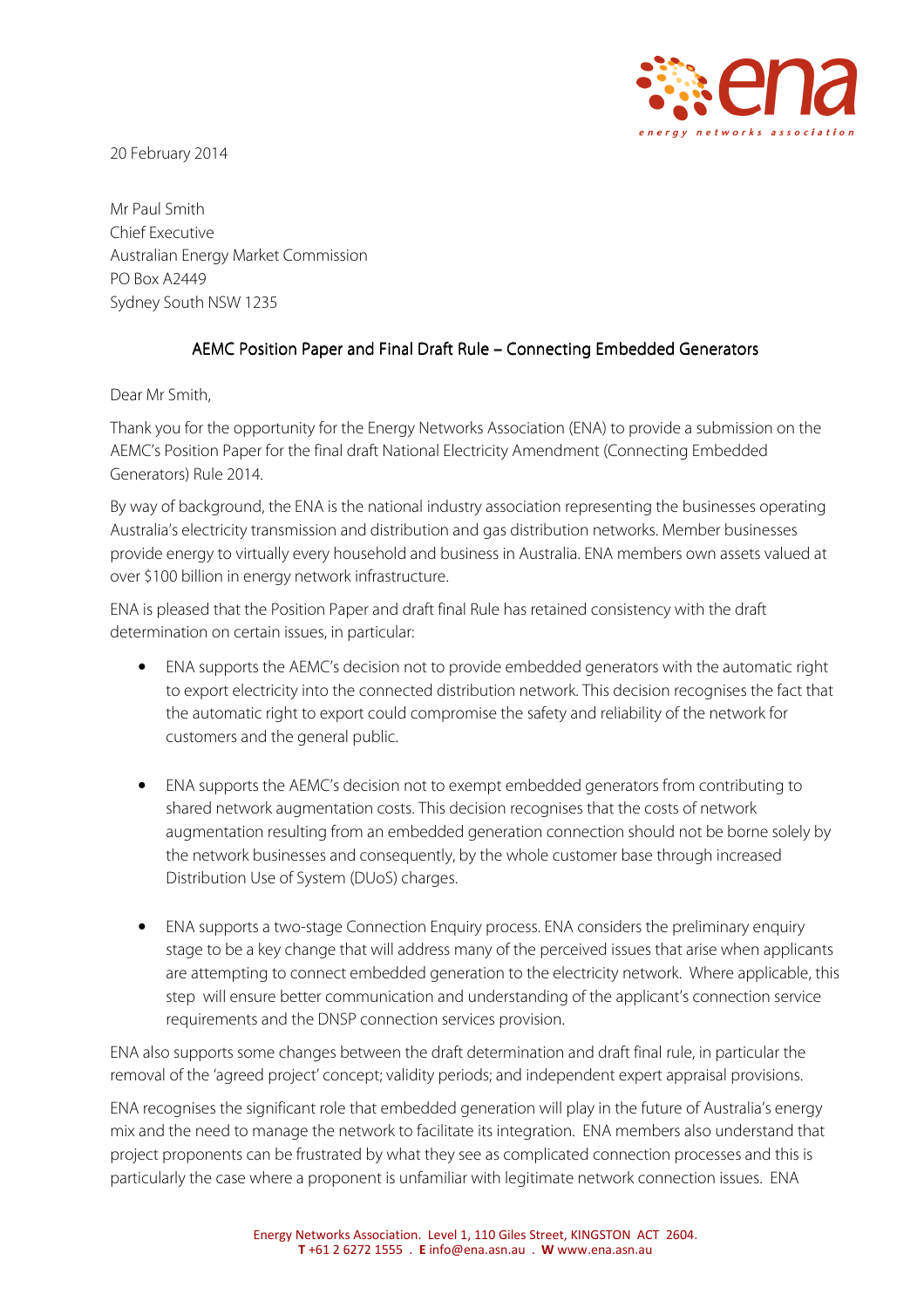supports the intent of the proposals in the draft final rule that could help to clarify requirements or otherwise improve communication between networks and proponents.

That being said, ENA does have several key concerns with the Position Paper and draft final Rule that have the potential to further complicate the process and create unnecessary compliance and cost burdens for network businesses and customers. ENA's key concerns are centred on the:

- applicability of the Rule Change connection process;
- civil penalty provisions;
- timeframes:
- register of completed projects and examples of connection charges;
- provision of information; and
- commencement date of the new rule.

#### Applicability of the Rule Change connection process

ENA is concerned at the potential ambiguity in the current drafting of the final draft Rule and Position Paper in relation to the application of 5.3.1A(a) and (b). ENA believes that it is unclear whether the new process under 5.3.1A will apply to all embedded generators connected to the distribution network, regardless of the generation capacity or market registration status. While there is guidance on the applicability of the draft final Rule in the Position Paper, ENA does not believe this is reflected adequately in the drafting of the new Rule itself.

ENA also notes that the intent of the proponents of the original Rule Change proposal was to address a 'gap' in the National Electricity Rules (NER) for connecting embedded generators with a name plate rating of 10kW-30MW. It was argued that neither Chapter 5 nor Chapter 5A included appropriate connection processes for smaller generators who are eligible for exemption from registration. ENA supports the application of the draft rule to all registered connection applicants above 5MW. However, the incremental benefit of an additional process in Chapter 5 that covers the category of embedded generation between 10KW-5MW appears limited, considering the additional costs.

ENA seeks clarification from the AEMC on the purpose and benefit of this additional connection process to be added to Chapter 5, considering the requirements of the rule change proponents and the impact on network businesses.

## Civil Penalty provisions

ENA and its members are concerned with the inclusion of civil penalty provisions in relation to the 'Detailed Response to Enquiry' (5.3A.8). ENA considers these civil penalty provisions to be inappropriate due to the subjectivity and variability associated with the information related to the relevant clauses. The clauses subject to civil penalties relate to the provision of technical information, prudential requirements and anticipated costs. The activities covered by these clauses are variable and are undertaken on a case-by-case basis, as well as being subject to negotiation between the connection applicant and network business. It is therefore inappropriate to subject these matters to civil penalties.

ENA is also concerned with the civil penalty clause related to the 'Offer to Connect' (5.3.6). Should a network businesses require additional network studies to determine the appropriateness of a connection application, the connection applicant has the ability to unreasonably withhold consent to extend the timeframe. This may result in the network business being liable for civil penalties, despite the necessity of the time extension to adequately assess the application to ensure the ongoing safety, reliability and security of supply of the network.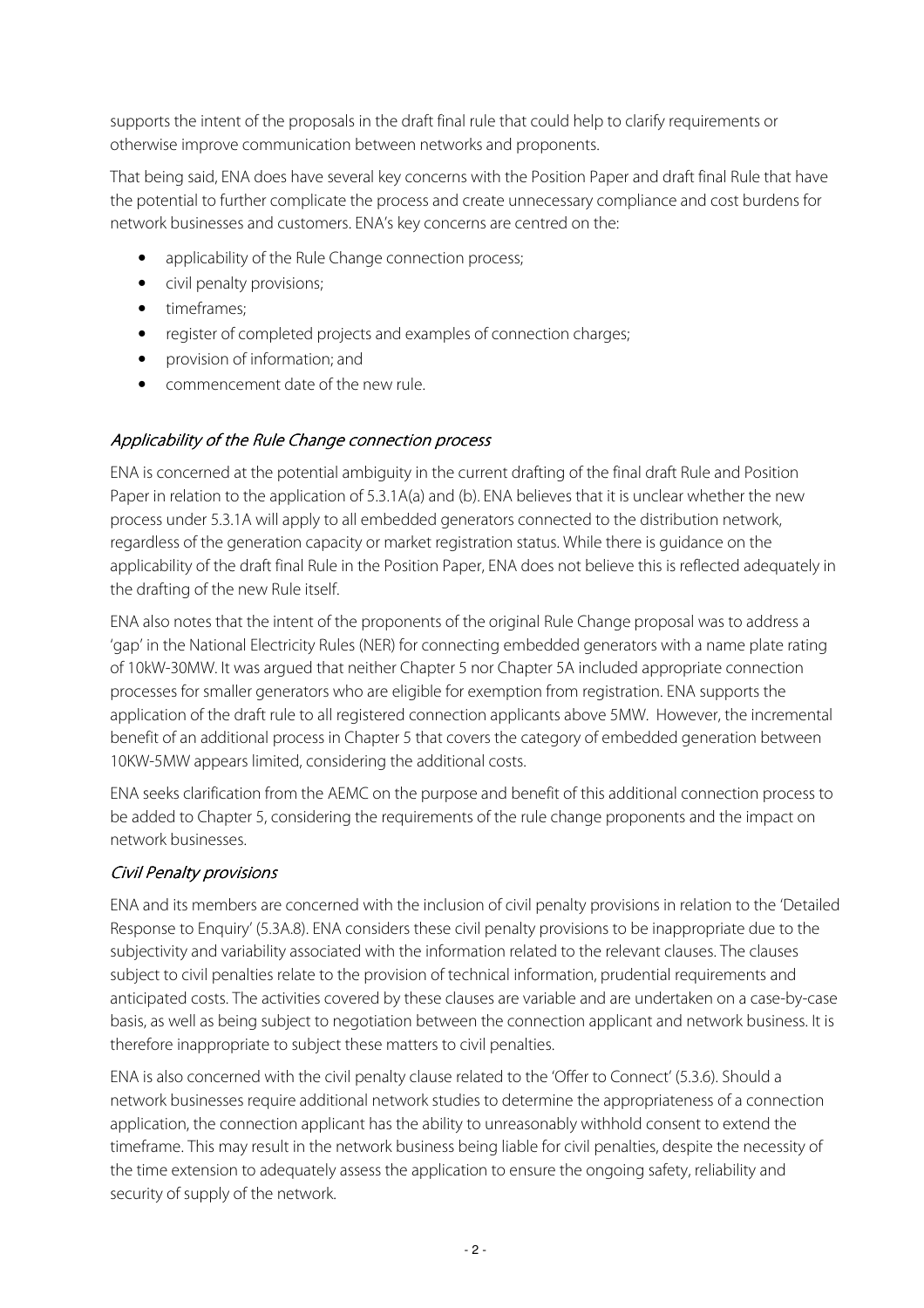ENA recommends that the civil penalty provisions be removed from the draft final rule.

## Timeframes

ENA believes that there needs to be more clarification provided in relation to the specified timeframes in the draft final Rule, in particular detailing when certain timeframes commence and cease.

There is a level of ambiguity regarding the 4 month timeframe for a network business to make an 'offer to connect' following receipt of the connection application. In the case of a deficient connection application, the network business has 5 days to advise the connection applicant and request the deficiency be remedied. The aspect that is unclear is whether the time taken by the connection applicant to remedy the deficiencies in the application is counted towards the 4 month timeframe imposed on the network business to provide a response. It is particularly important to have clarity on this issue considering that breach of this time frame is currently, inappropriately subject to civil penalties under the current draft final rule. ENA recommends that the 4 month timeframe to provide an offer to connect should only commence once the network business has received all the required information.

ENA considers the 5 day period for a network business to assess the completeness of a connection application to be too short, particularly for connections greater than 5MW that are generally quite complex. It is recommended that network business be allowed at least 10 working days to assess connection applications and advise the applicant of any deficiencies.

ENA also believes that some more clarity needs to be provided in regards to the 'stop the clock' mechanism, in particular addressing the inconsistency between the Position Paper and draft final Rule. The Position Paper suggests that the 'stop the clock' mechanism no longer needs to be retained due to the removal of the 'agreed' and 'fast-tracked' project process, yet the mechanism remains in the draft final rule at 5.3.6(a2). ENA supports the 'stop the clock' mechanism because it provides transparency and (if civil penalties are retained) it prevents network businesses being liable to penalties where timeframes are exceeded due to third parties not providing timely information. ENA recommends that the 'stop the clock' mechanism be retained and extended to include consultation with distribution network businesses (not only AEMO and TNSPs).

# Register of completed projects and examples of connection charges

The ENA does not support the requirement for network businesses to provide a register of completed embedded generation projects connected to the distribution network, as currently drafted. The draft final rule proposes that network businesses must publish a register of all embedded generating units connected to its network. Taking into consideration the definition of 'embedded generating unit' under the rules, this would include small-scale generation (e.g. rooftop PV). Obviously maintaining a register of embedded generating units down to this scale would be impractical and is most likely not the intention of the draft final rule.

ENA questions the perceived benefit of requiring network businesses to publish a register of connected embedded generating units. Embedded generation connections, particularly those of a larger scale, are generally very site specific and assessed on a case-by-case basis. The successful connection of a previous project of similar size and location in no way guarantees that a similar project would be feasible in a nearby or similar location. ENA requests that AEMC provide further consideration to the cost vs. benefit of requiring network businesses to maintain and publish a register of connected embedded generating units.

ENA also believes that the requirement for network businesses to publish examples of connection service charges will not provide a great deal of benefit to consumers. Providing examples of possible connection charges as part of the upfront information would need to be come with substantial caveats and a